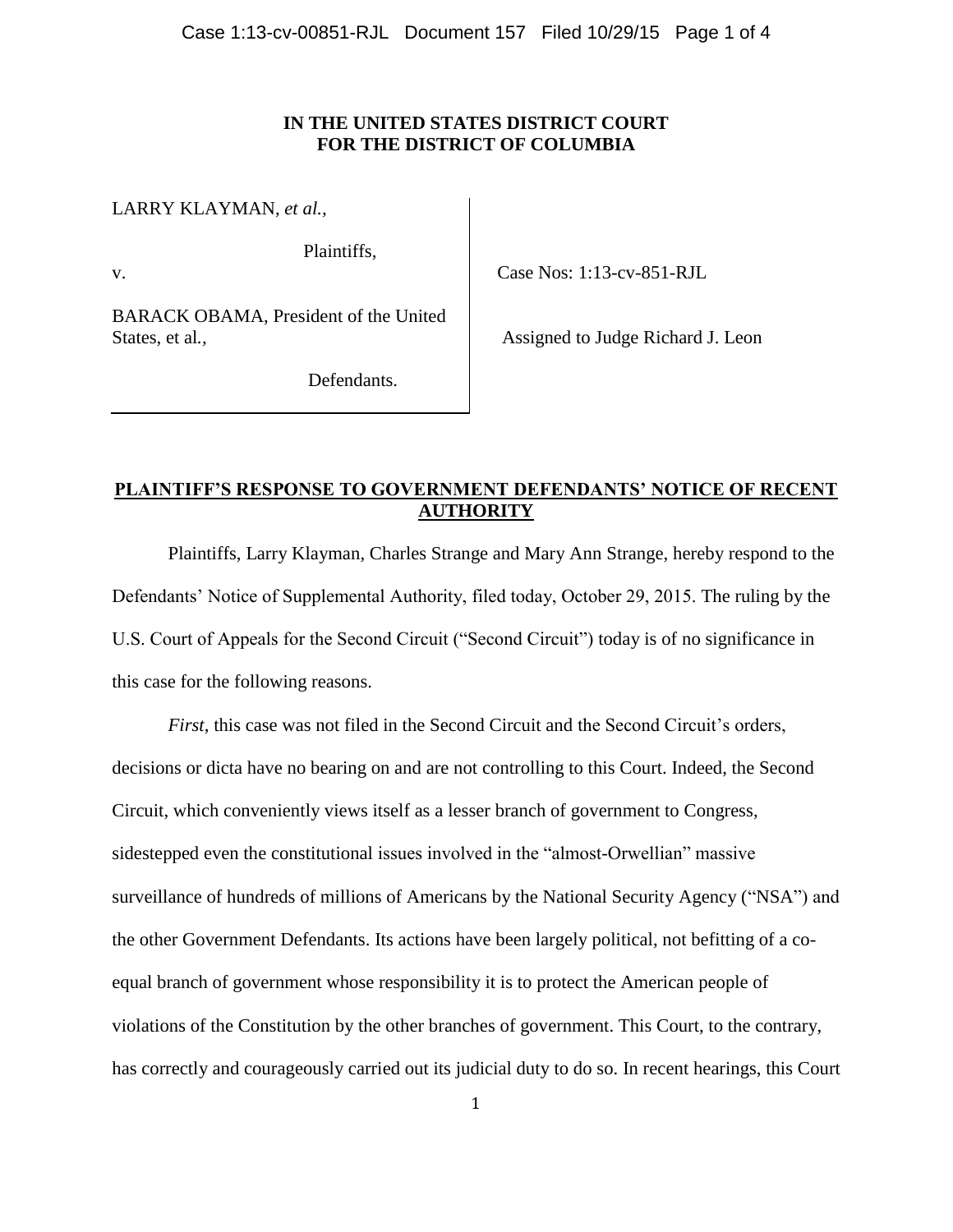#### Case 1:13-cv-00851-RJL Document 157 Filed 10/29/15 Page 2 of 4

expressed and confirmed its judicial responsibility: "I'm prepared to lift the stay I issued . . . [i]t's time to move, let's get going . . . [t]his Court believes there are millions of Americans whose constitutional rights have been and are being violated."

*Second*, the Plaintiffs have requested a preliminary injunction to enjoin the government from violating of the Fourth Amendment, no more and no less. Given the Government Defendants' history of violating the Constitution and then lying about it to Congress, the courts and the American people, this Court respectfully needs to enter an order to this effect, so that it can oversee even the implementation of the USA Freedom Act, which is not likely to be obeyed given past precedent. Moreover, as discussed at the last hearing on October 8, 2015, having put into effect a sunset provision that allowed Section 215 of the Patriot Act to remain in effect for six months – which time has not expired – the entire act is unconstitutional under the Court's prior rulings and can – should this Court so rule – even be stricken down in its entirety.

*Third*, even if this Court does not strike down the USA Freedom Act in its entirety, it can and should rule, as the Court has said it would, that the continuing violation of the Constitution under Section 215 is illegal and must be ordered to stop immediately. While, as the Court observed, the Government Defendants have failed to cite even one instance where they have stopped a terrorist attack through their unconstitutional telephonic metadata dragnet surveillance of all Americans, for the remaining weeks of the sunset provision under Section 215, these Government Defendants, as they are required to do under the Constitution, simply can get a warrant to obtain any information they legitimately need, upon a showing of probable cause, from Verizon Business Services and other providers. Thus, the entire claim that Section 215 must remain in effect is a strategic ruse. As set forth by this Circuit, not the Second Circuit, in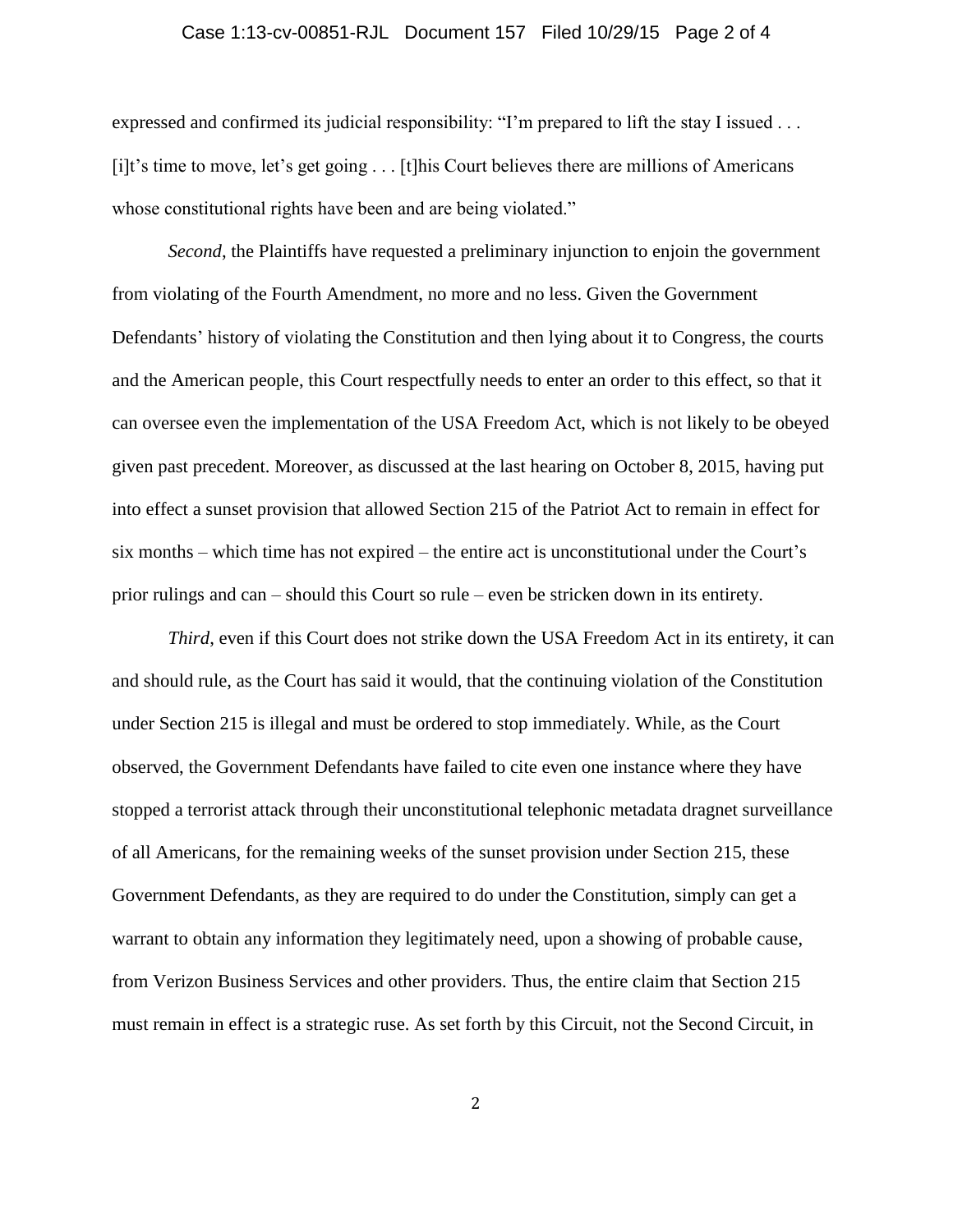*United States v. Mills*, 925 F. 2d 455 (D.C. Cir. 1991) and its progeny, even one day of a violation of our Constitution is one day too many.

For all of these compelling reasons, the reasoning of this Court, as previously expressed at recent hearings and its prior order of December 16, 2013, must stand as the law of the case and this Court should respectfully enter a preliminary injunction now. This Court is the sole protector of not just Plaintiffs but of all Americans and must be commended for its intended swift action to end the Government Defendants' unconstitutional lawlessness at the earliest practicable date. That the Second Circuit shirked its judicial responsibility for political reasons is of no import.

Dated: October 29, 2015

Respectfully submitted,

*/s/ Larry Klayman*

Larry Klayman, Esq. General Counsel Freedom Watch, Inc. D.C. Bar No. 334581 2020 Pennsylvania Ave. NW, Suite 345 Washington, DC 20006 Tel: (310) 595-0800 Email: leklayman@gmail.com Attorney for Himself, Pro Se, and Plaintiffs